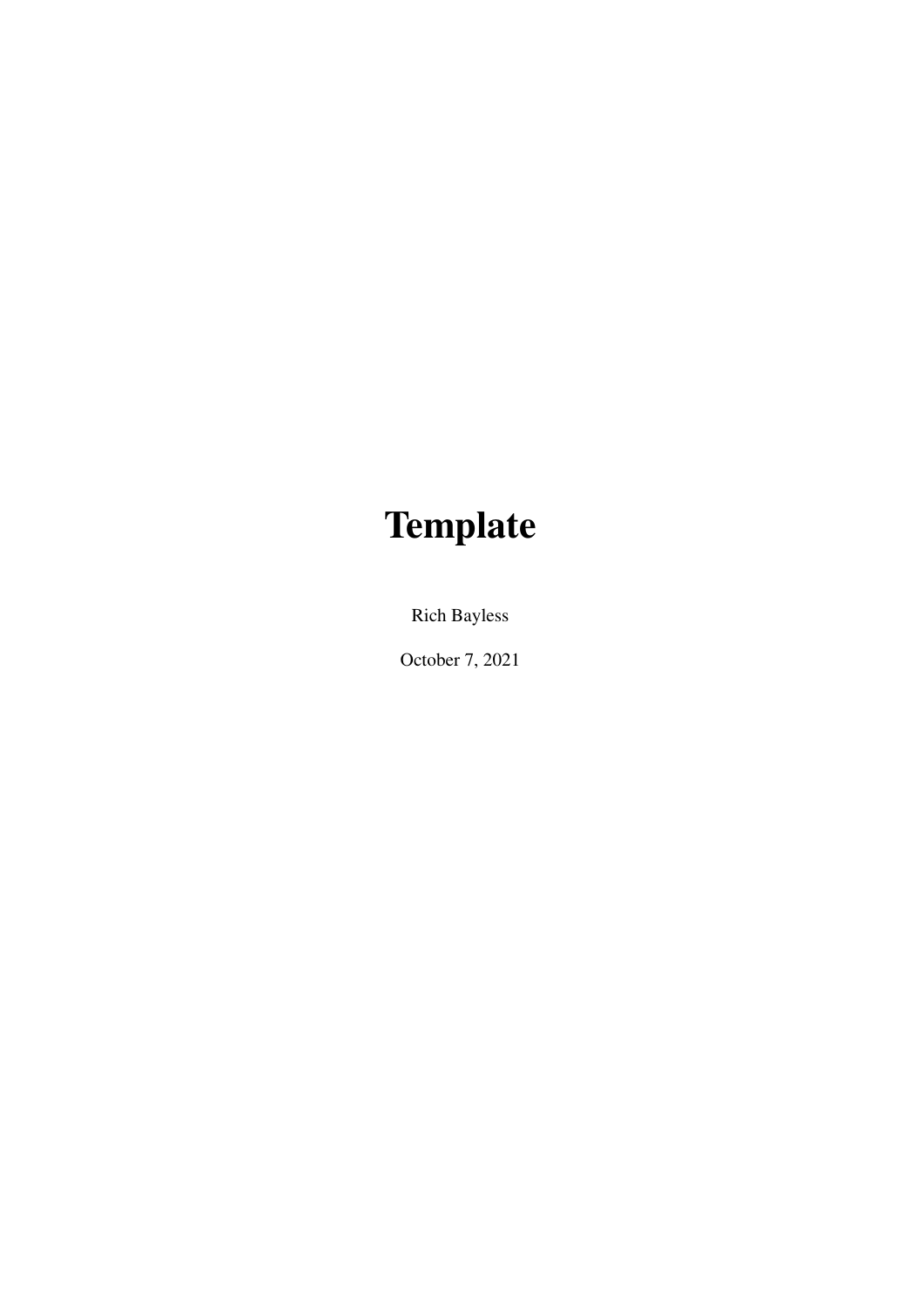## Template For ElmerGUI Tutorials

### About this document

This document, Template For ElmerGUI Tutorials, is intended to create an easy way to create new Elmer-GUI tutorials.

The present manual corresponds to Elmer software version 9.0.

Latest documentations and program versions of Elmer are available (or links are provided) at [http:](http://www.csc.fi/elmer) [//www.csc.fi/elmer](http://www.csc.fi/elmer).

### Copyright information

This document is licensed under the Creative Commons Attribution-NonCommerical 3.0 License. To view a copy of this license, visit <http://creativecommons.org/licenses/by-nc/3.0/>.

Initially this Template For Tutorials has been written by Rich Bayless. External contributions to the Template are welcome.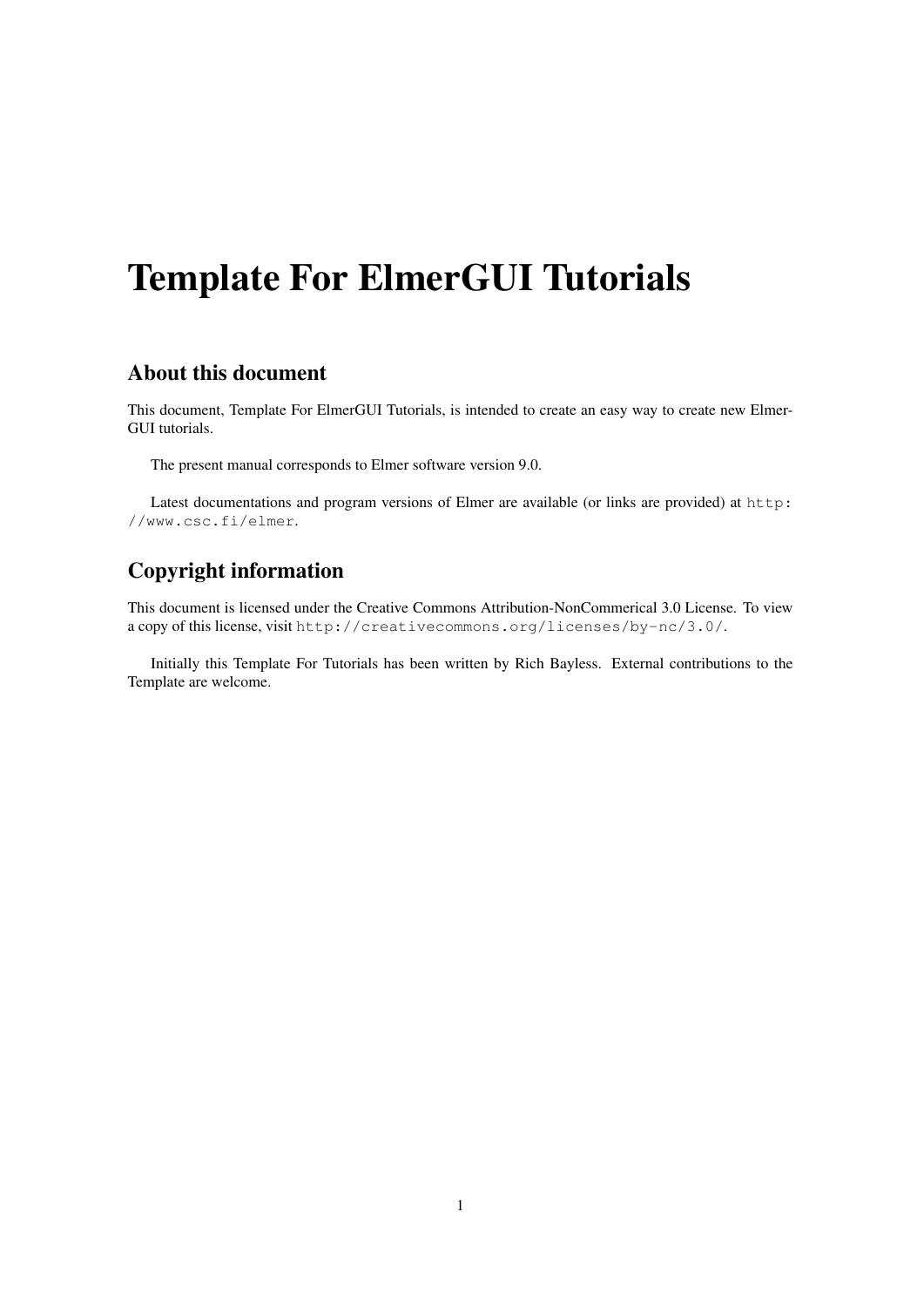## <span id="page-2-0"></span>**Contents**

| <b>Table of Contents</b>              | $\mathbf{2}$ |
|---------------------------------------|--------------|
| 1 zzz Template for ElmerGUI Tutorials | 3            |
| <b>Index</b>                          | 8            |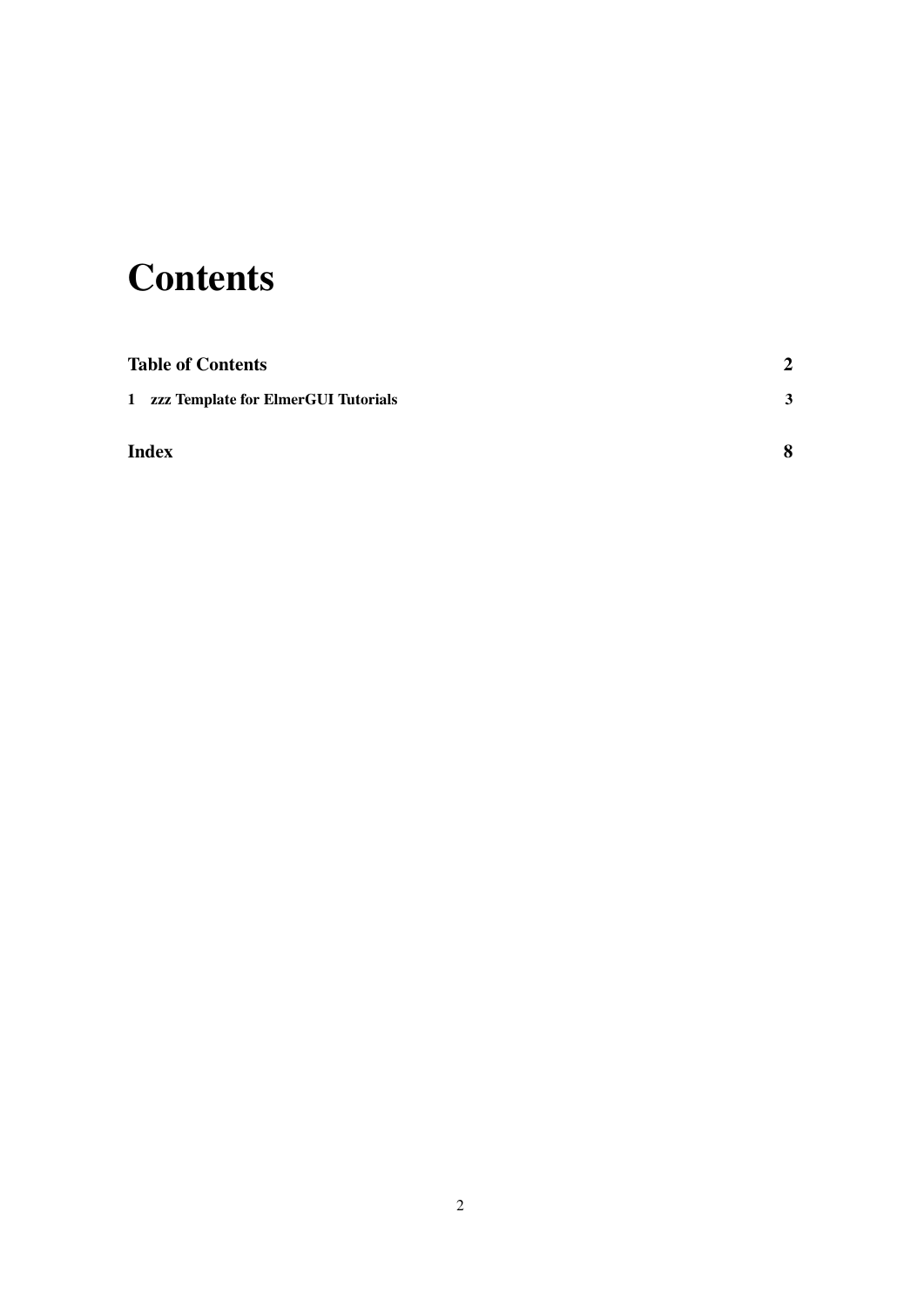### <span id="page-3-2"></span><span id="page-3-0"></span>Tutorial 1

### zzz Template for ElmerGUI Tutorials

Directory: Template Solvers: HeatSolve, FlowSolve Tools: ElmerGUI Dimensions: zzz 2D,zzz Transient Author: zzz Rich Bayless

#### Introduction

zzz This Template For Tutorials is designed to help make it easy to create a new tutorial using ElmerGUI. Having an outline of a tutorial should allow for simpler development of new tutorials, and will help keep the look and feel of new tutorials in unison with existing tutorials.

zzz Anywhere you see 'zzz', it means that section needs to be replaced. Any text that begins with 'zzz', should be deleted and replaced by the appropriate text for your tutorial.

zzz Think of 'zzz' as a spot where you should 'fill in the blanks'.

#### Case definition

zzz Enter your case definition here.

The geometry for this tutorial looks like as shown in figure [1.1.](#page-3-1) zzz Enter your geometry figure here.



<span id="page-3-1"></span>Figure 1.1: Geometry

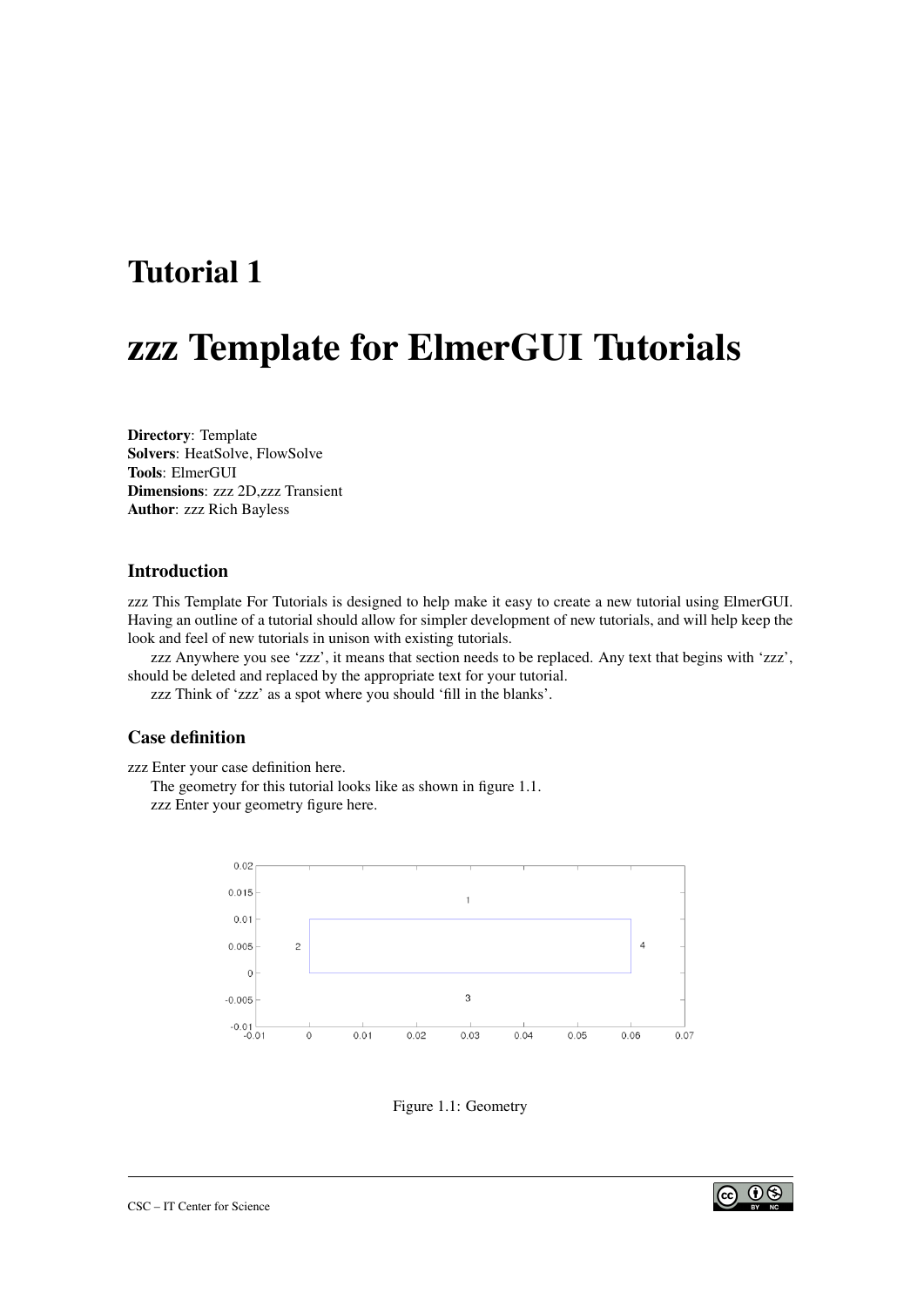#### <span id="page-4-1"></span>ElmerGUI Equation Menu

zzz Note that we include both edf and edf-extra examples. If you don't need the edf-extra example, the first section can be deleted. It is suggested to keep the edf example, to show where the edf file comes from.

zzz The GUI definitions of zzz solver utilized in this tutorial are located in the edf-extra folder and thus need to be manually activated in the ElmerGUI.

zzz Note that the extra definition needs to be loaded first, before any other steps in building any tutorial. Once the extra definition has been loaded, and the ElmerGUI project has been saved, then the reference to the extra definition will be stored in the project, and you won't have to load the extra definition again.

```
File
  Definitions
    Append -> zzz.xml
  Close
```
The zzz.xml definition file is, by default, located in Linux in:

```
$ELMER_HOME/share/ElmerGUI/edf-extra
and in Windows, located in:
  C:/Program Files/Elmer 9.0-Release/share/ElmerGUI/edf-extra
```
We will also be using the zzz Solver, which is one of the default, pre-loaded GUI definitions, so it does not need to be manually activated. For reference, the zzz. xml definition file is, by default, located in Linux in:

```
$ELMER_HOME/share/ElmerGUI/edf
and in Windows, located in:
  C:/Program Files/Elmer 9.0-Release/share/ElmerGUI/edf
```
#### Solution procedure

The mesh is given in ElmerGrid format in file zzz, load this file.

```
File
  Open -> zzz
```
You should obtain your mesh and may check Model Summary... that it consists of zzz elements. Your mesh should look like as shown in figure [1.2](#page-4-0)



<span id="page-4-0"></span>

After we have the mesh we start to go through the Model menu from the top to bottom. In the Setup we choose things related to the whole simulation such as file names, time stepping, constants etc.

The simulation is carried out in 2-dimensional Cartesian coordinates.

zzz 2nd order bdf time stepping method is selected with zzz steps and with step size of zzz seconds.

zzz Every menu selection section must be revised for each tutorial. These examples show the proper format and typical content.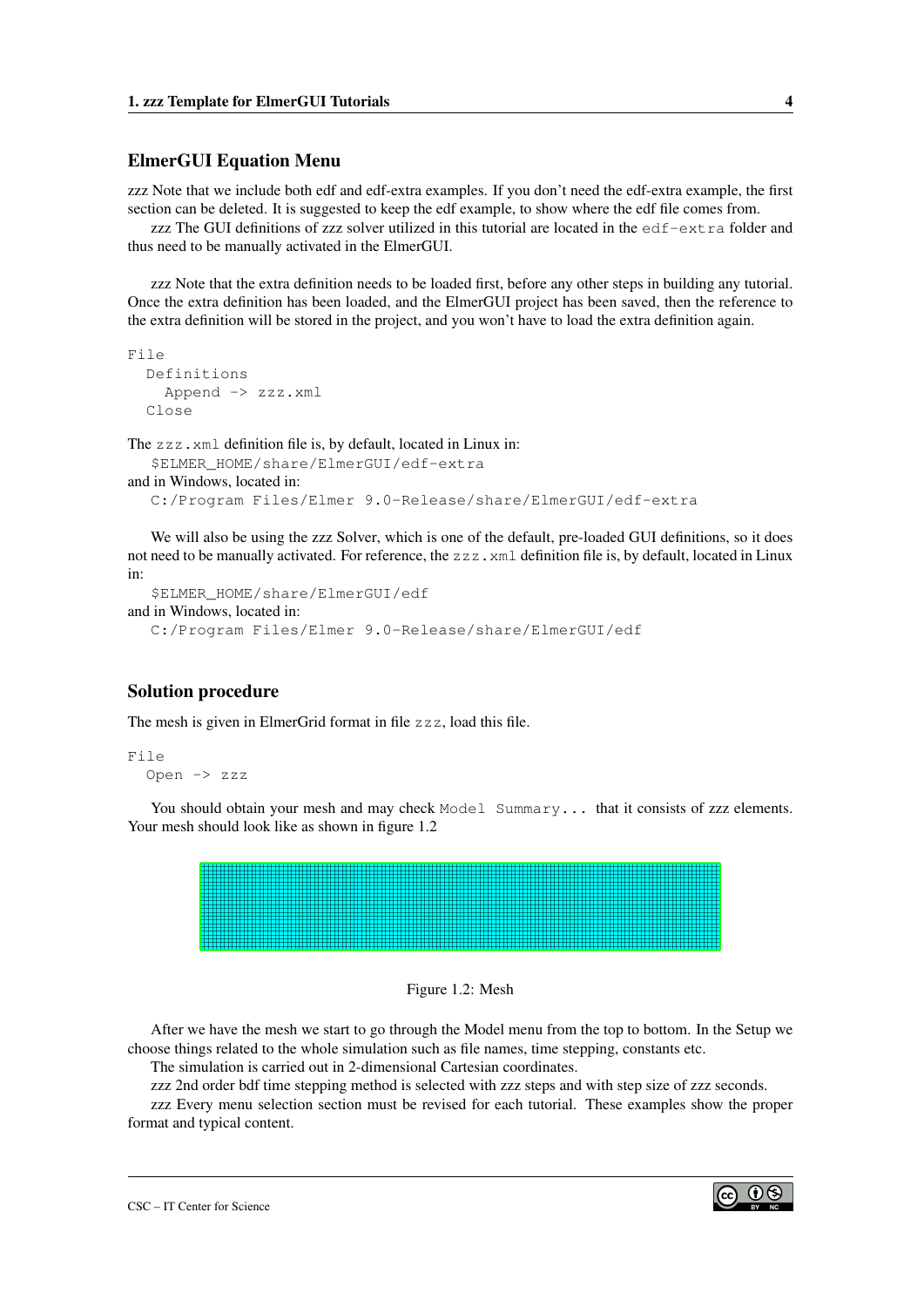```
Model
  Setup
    Simulation Type = Transient
    Steady state max. iter = 20
    Time Step Intervals = 200
    Gravity = 0 -1 0 9.82Apply
```
In the equation section we choose the relevant equations and parameters related to their solution.

zzz In this case we'll have one set of equations (named "Natural Convection") which consists of the heat equation and of the Navier-Stokes equation.

When defining Equations and Materials it is possible to assign to the bodies immediately, or to use mouse selection to assign them later. In this case we have just one body and therefore its easier to assign the Equation and Material to it directly. It is important to select the convection to be computed since that couples the velocity field to the heat equation.

zzz The system may include non-linear iterations of each equation and steady state iterations to obtain convergence of the coupled system. It is often a good idea to keep the number of non-linear iterations in a coupled case low. Here we select just one non-linear iteration for both equations.

For the linear system solvers we are happy to use the defaults. One may however, try out different preconditioners (ILU1,. . . ) or direct Umfpack solver, for example.

zzz Every menu selection section must be revised for each tutorial. These examples show the proper format and typical content.

Model

```
Equation
 Name = Natural Convection
  Apply to Bodies = 1
 Heat Equation
    Active = on
  Add
  OK
```
The Material section includes all the material parameters. They are divided into generic parameters which are direct properties of the material without making any assumptions on the physical model, such as the mass. Other properties assume a physical law, such as conductivities and viscosity.

zzz Discuss which materials are used, why they are used, and any interesting details.

zzz Every menu selection section must be revised for each tutorial. These examples show the proper format and typical content.

```
Model
  Material
    Apply to Bodies = 1
    Material library
      Water (room temperature)
    General
      Reference Temperature = 293
    Add
    OK
```
A Body Force represents the right-hand-side of a equation. It is generally not a required field for a body. zzz In this case, however, we apply the buoyancy resulting from heat expansion as a body force to the Navier-Stokes equation.

zzz Every menu selection section must be revised for each tutorial. These examples show the proper format and typical content.

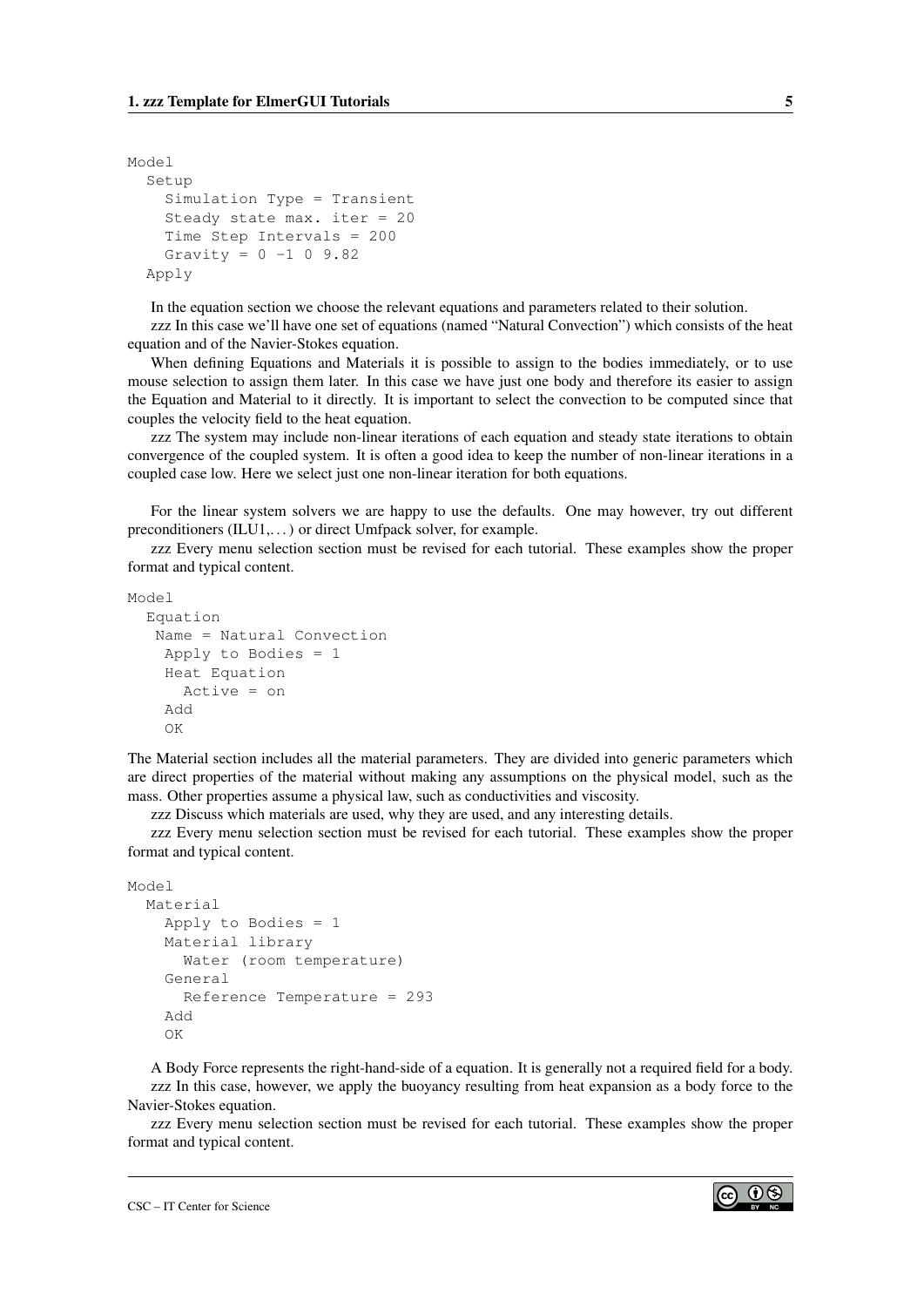```
Model
  Body Force
    Name = Buoyancy
    Apply to Bodies = 1
    Navier-Stokes
      Boussinesq = on
    Add
    OK
```
Initial conditions should be given to transient cases, and probably are not needed for steady state solutions.

zzz In this case we choose a constant Temperature field and an small initial velocity that initializes the symmetry break.

zzz Every menu selection section must be revised for each tutorial. These examples show the proper format and typical content.

Model

```
Initial Condition
 Name = Initial Guess
  Heat Equation
    Temperature = 293
 Navier-Stokes
   Velocity 1 = 1.0e-9Velocity 2 = 0.0
```
Only one boundary condition may be applied to each boundary and therefore all the different physical BCs for a boundary should be grouped together.

zzz In this case the Temperature and Velocity. The side walls are assumed to be adiabatic.

zzz Every menu selection section must be revised for each tutorial. These examples show the proper format and typical content.

```
Model
```

```
BoundaryCondition
 Name = Bottom
  Heat Equation
    Temperature = 293.5
  Navier-Stokes
   Velocity 1 = 0.0Velocity 2 = 0.0Add
  New
  Name = Top
  Heat Equation
   Temperature = 293
  Navier-Stokes
   Velocity 1 = 0.0Velocity 2 = 0.0Add
 OK
```
The conditions may also be assigned to boundaries in the Boundary condition menu, or by clicking on each boundary with the mouse. Here we use the latter approach as that spares us of the need to know the indexes of each boundary.

zzz Every menu selection section must be revised for each tutorial. These examples show the proper format and typical content.

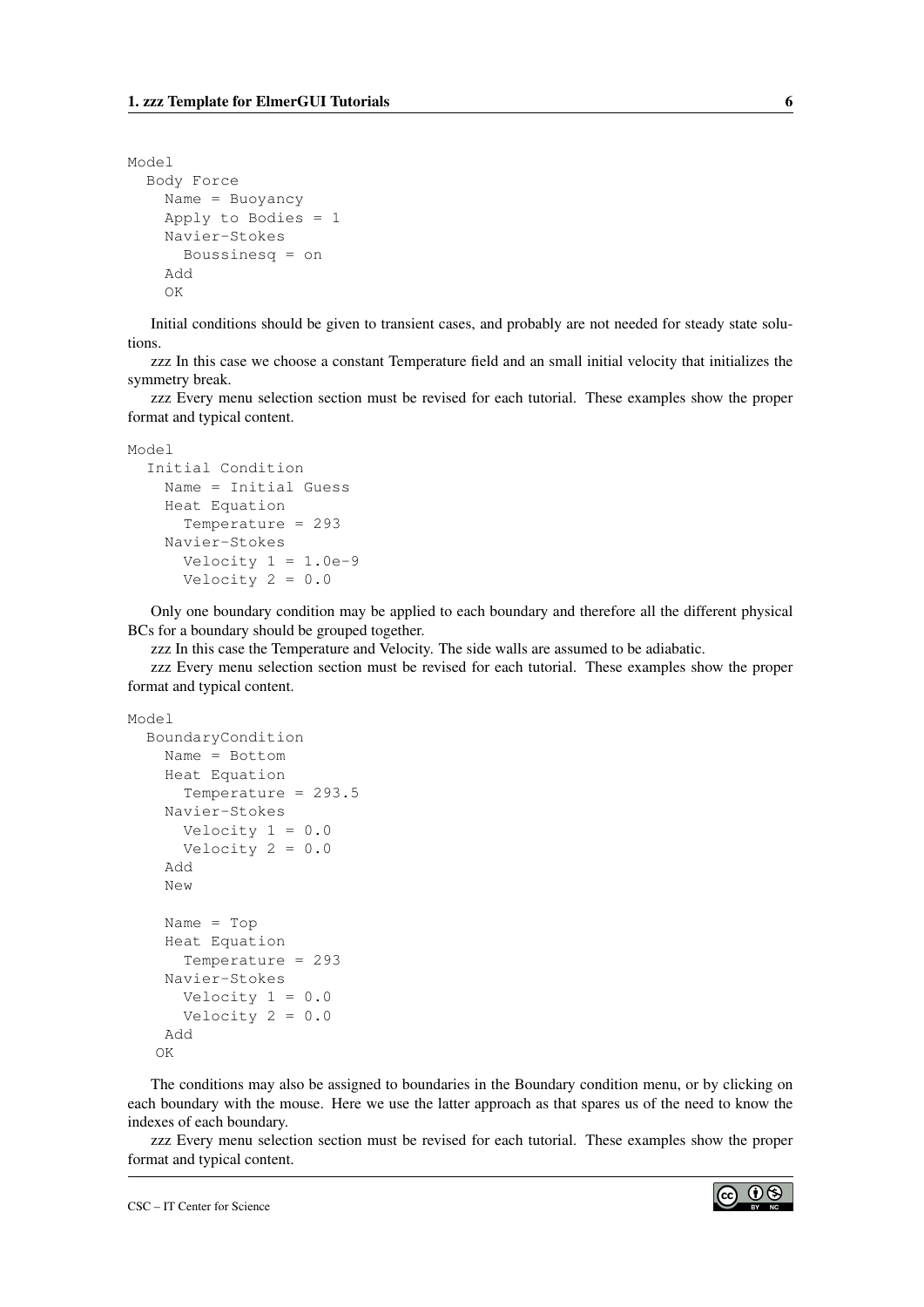Model

```
Set boundary properties
 Choose Bottom -> set boundary condition Bottom
  Choose Top -> set boundary condition Top
  Choose Sides -> set boundary condition Sides
 OK
```
For the execution ElmerSolver needs the mesh files and the command file. We have now basically defined all the information for ElmerGUI to write the command file. After writing it we may also visually inspect the command file.

```
Sif
  Generate
  Edit -> look how your command file came out
```
Before we can execute the solver we should save the files in a directory. The ElmerGUI project includes all the files needed to restart the case.

```
File
  Save Project
```
After we have successfully saved the files we may start the solver.

Run

Start solver

A convergence view automatically pops up showing relative changes of each iteration. When there are some results to view we may start the postprocessor also.

Run Start ParaView

#### Results

Due to the number of the time steps the simulation may take around zzz minutes.

You may inspect the results with Paraview or with ElmerVTK.

zzz In Figure [1.3](#page-7-0) the obtained temperature distribution is presented.



<span id="page-7-0"></span>Figure 1.3: zzz Temperature distribution at 260 s.

#### zzz Extra task:

zzz If you have time you may try to solve the case with different parameters.